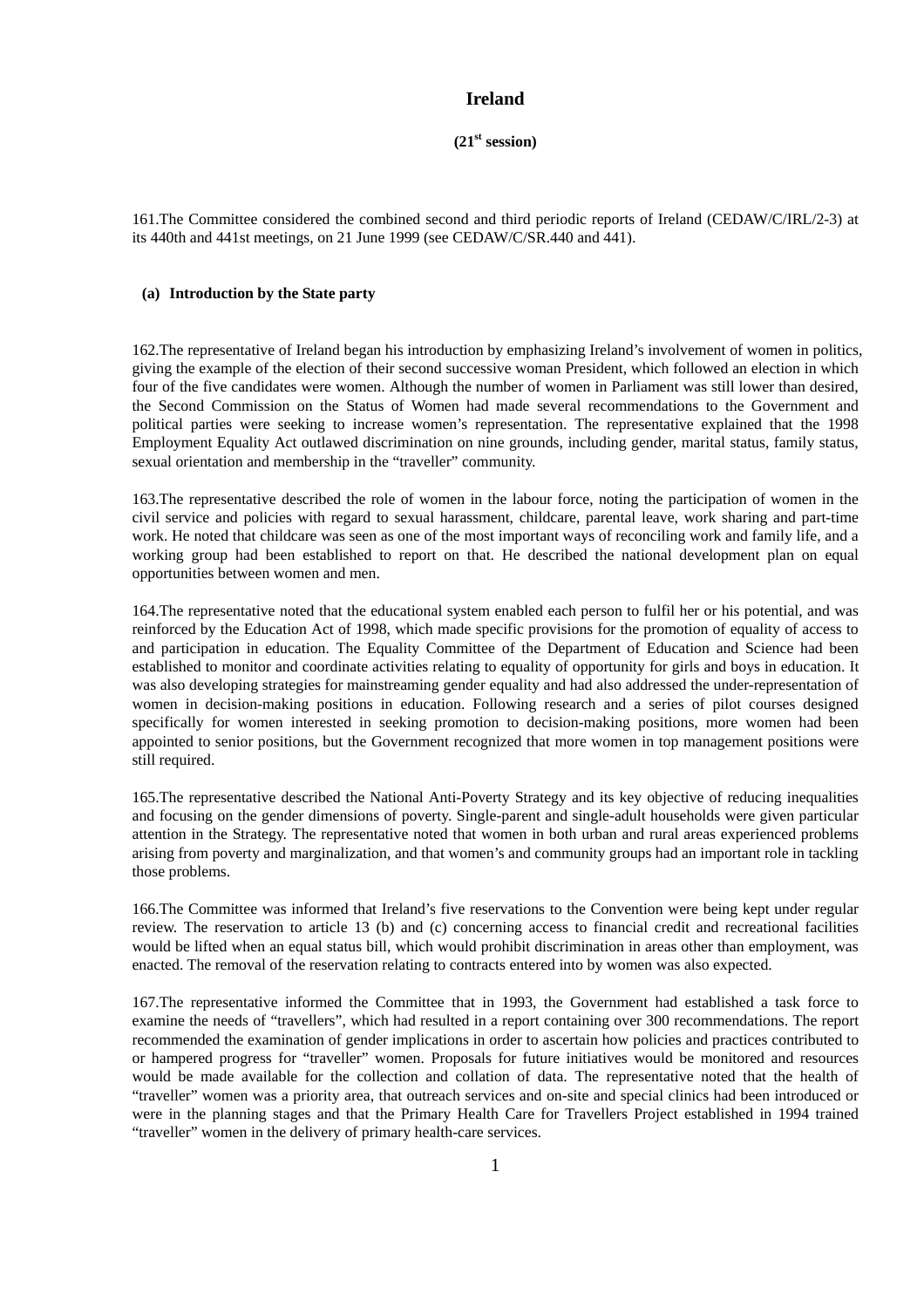168.The representative indicated that measures, including the Refugee Act of 1996, had been introduced to deter discrimination against refugees and asylum seekers. Measures to address vulnerable categories of refugees, such as victims of trauma, torture or rape, had also been introduced.

169.The representative informed the Committee about the new women's prison that had been built to replace existing inadequate accommodation. Education, work-training and physical education facilities for female prisoners had also been introduced.

170.The representative indicated to the Committee that in order to meet women's health needs fully, the Plan for Women's Health, 1997-1999, had been developed. Its four main objectives include maximizing the health and social gains for Irish women; creating a woman-friendly health service; increasing consultation with, and representation of, women in health services; and enhancing the contribution of the health services to promoting women's health in the developing world. The plan had been supplemented by the establishment of a Women's Health Council, which provided for women's participation in the policy-making processes.

171.The representative noted that violence against women continued to be of grave concern to the Government, and had led to the establishment in 1997 of the National Steering Committee on Violence against Women. Its objectives included the development of public-awareness campaigns, criminal justice intervention, services and support. Regional Committees on Violence had been formed in the eight Health Board regions and were designed to draw together the services available to women to provide a sympathetic and consolidated approach to the treatment of victims of violence. Rape crisis centres were regarded as vital for the victims of rape and sexual abuse.

172.In concluding, the representative indicated that Ireland had supported a strong optional protocol during negotiations, and expected to ratify it as soon as the protocol was adopted and opened for signature, accession or ratification.

# **(b) Concluding comments of the Committee**

## **Introduction**

173.The Committee expresses its appreciation to the Government of Ireland for submitting its combined second and third periodic report, containing data disaggregated by sex. It commends the Government for the comprehensive written replies to the Committee's questions and its oral presentation which provided additional information on the current situation of the implementation of the Convention. It appreciates the manner in which the State party identified areas for further progress.

174.The Committee commends the Government of Ireland for having sent a large delegation, headed by the Second Secretary of the Department of Justice, Equality and Law Reform, and including officials from various branches of Government. Their participation enhanced the quality of the constructive dialogue between the State party and the Committee. The Committee notes that information was provided in the combined second and third periodic report, as well as in the written replies, on Ireland's follow-up to the Beijing Declaration and Platform for Action.

#### **Positive aspects**

175.The Committee commends the Government on its steady progress in withdrawing reservations entered to the Convention upon ratification, and on the fact that remaining reservations are kept under review.

176.The Committee welcomes legislative changes since the consideration of the initial report in 1989, including the adoption of the Criminal Law (Rape) (Amendment) Act (1990), the Criminal Justice Act (1993), the Domestic Violence Act (1996), the Parental Leave Act (1998), the Education Act (1998) and the Employment Equality Act (1998) and the forthcoming entry into force of the Equal Status Bill, published in April 1999. In particular, the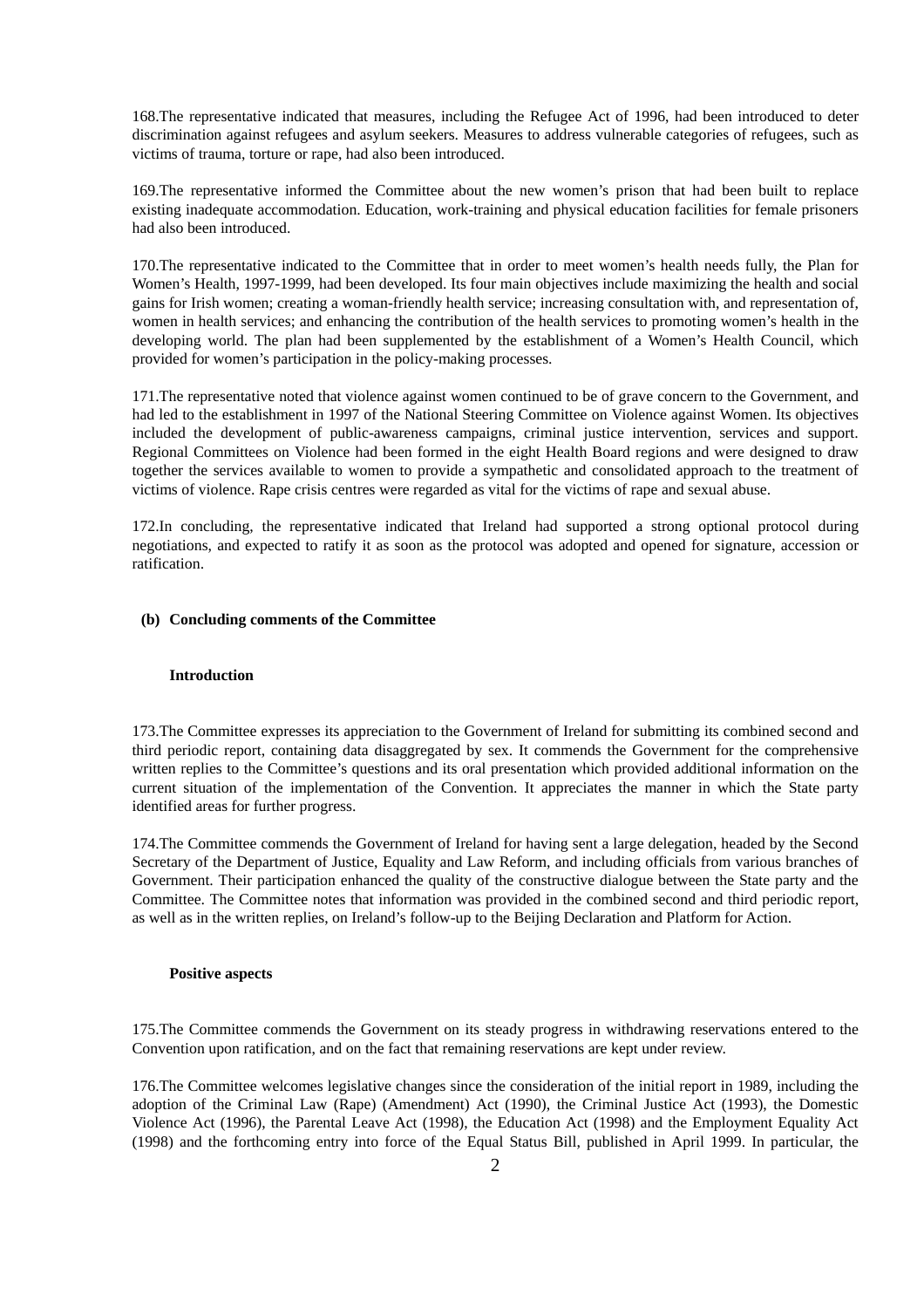Committee welcomes the amendment to the Constitution allowing for the introduction of divorce, and the subsequent adoption of the Family Law (Divorce) Act of 1996. The Committee also notes the pending establishment of an independent statutory-based Human Rights Commission, as well as consideration of the incorporation of the European Convention for the Protection of Human Rights and Fundamental Freedoms into Irish law.

177.The Committee notes with appreciation the appointment, in 1993, of a Cabinet Minister for Justice, Equality and Law Reform, responsible for institutional, administrative and legal reform and for coordinating and monitoring government policies with regard to women's equality. It welcomes the Government's commitment to mainstreaming a gender perspective into all policies and programmes, and the regular scrutiny of all governmental proposals for their impact on women. It also welcomes the issuance of guidelines for dealing with sexual harassment in the civil service, and the adoption of a plan of action on elderly women.

178.The Committee notes with appreciation that women have benefited from a strong economic growth rate in recent years and have entered the labour market in unprecedented numbers. The Committee welcomes the Government's commitment to reaching the target of a minimum of 40 per cent of women on each State board, and the increase to over 33 per cent of Irish women in the elections to the European Parliament in June 1999.

#### **Factors and difficulties affecting the implementation of the Convention**

179.The Committee considers that the persistence of the emphasis on the role of women as mothers and caregivers tends to perpetuate sex role stereotypes and constitutes a serious impediment to the full implementation of the Convention. The lack of emphasis, in public perception and in State policy, on the shared responsibility of men for family and caring work further compounds the situation of de facto inequality of women.

## **Principal areas of concern and recommendations**

180.The Committee notes that although Ireland is a secular State, the influence of the Church is strongly felt not only in attitudes and stereotypes but also in official State policy. In particular, women's right to health, including reproductive health, is compromised by this influence. The Committee notes that Ireland did not enter a reservation to article 12 upon ratification of the Convention. The Committee recommends implementation of this article in full.

181.The Committee expresses its concern that, notwithstanding recent favourable economic growth, which has led to women's labour force participation reaching 40 per cent, there is a considerable age gap in that participation, with almost no women over the age of 50 years in paid employment. It is also concerned that women hold the majority of part-time jobs and earn less than men, and that little progress is being made in assessing and valuing work of comparable value.

182.The Committee urges the Government to ensure that legislation and policies create the structural and systemic framework that will lead to women's long-term participation in the labour force on a basis of equality with men. In particular, the Committee urges the Government to take further measures to reduce the pay gap in women's earnings, taking into account developments that have refined the concepts of equal pay for work of comparable value, and to assess the impact of cultural stereotypes and women's reproductive responsibilities on the continuing pay gap.

183.While welcoming the Government's recent focus on developing and adopting family-friendly, childcare and parental leave policies to facilitate women's participation in the labour market, the Committee expresses its concern that these policies continue to place primary responsibility for family work and childcare on women, rather than emphasizing the shared responsibility of men and women.

184.The Committee urges the Government to monitor and review its work and family life policies and legislation so as to ensure that they create incentives and opportunities for women and men to share, equally, paid work outside the home and unpaid family work. In particular, the Committee recommends that such regulations and policies be accompanied by awareness-raising and educational efforts aimed at changing attitudes concerning women's traditional roles and responsibilities for child and family care. It also recommends that parental leave regulations be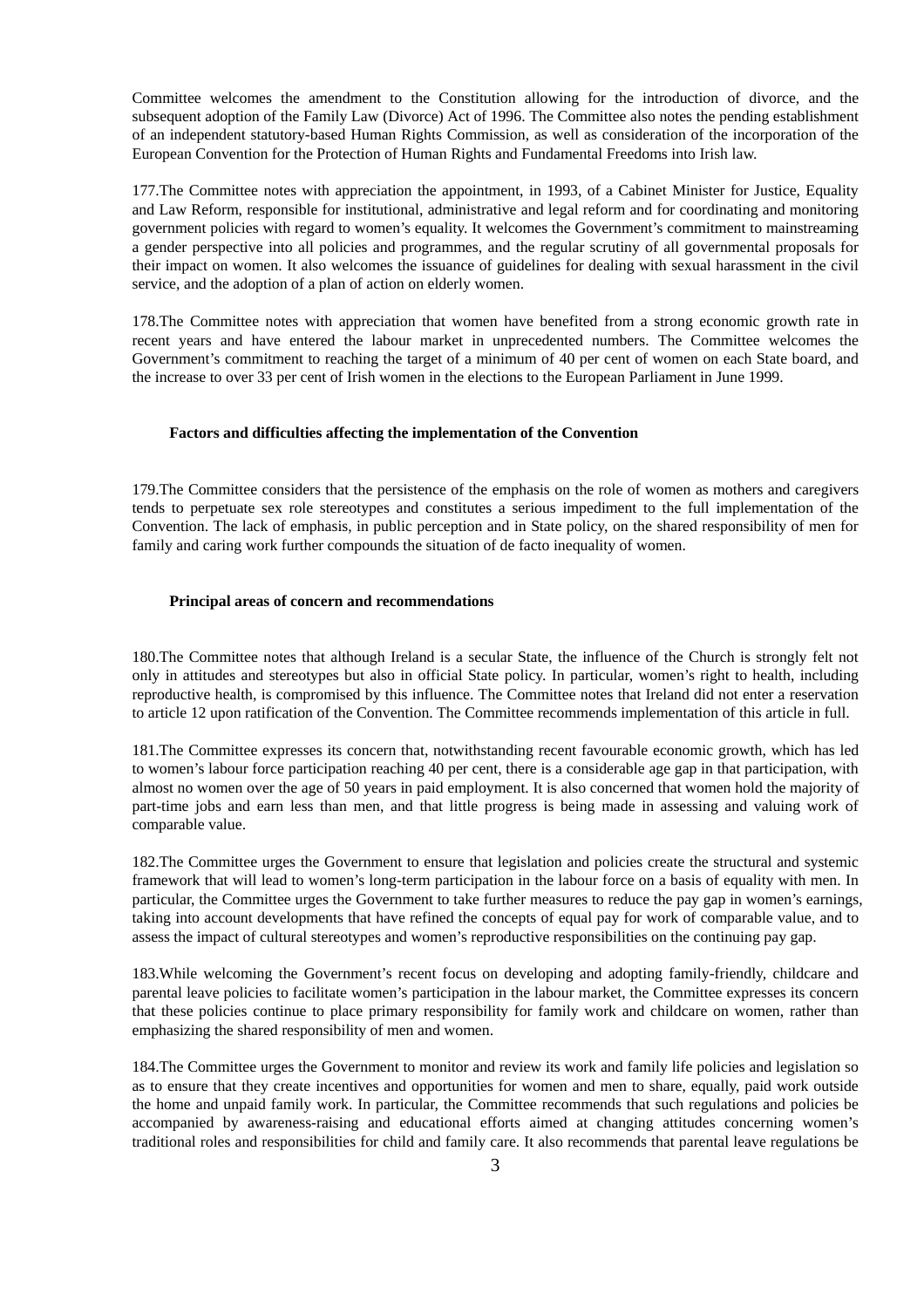assessed with a view to providing for paid parental leave so as to create an incentive for men to take advantage of their legal entitlements.

185.While noting with appreciation the existence of a Plan for Women's Health, 1997-1999, and the establishment of a Women's Health Council, as well as the wide availability of various programmes to improve women's health, the Committee is concerned that, with very limited exceptions, abortion remains illegal in Ireland. Women who wish to terminate their pregnancies need to travel abroad. This creates hardship for vulnerable groups, such as female asylum seekers who cannot leave the territory of the State.

186.The Committee urges the Government to facilitate a national dialogue on women's reproductive rights, including on the restrictive abortion laws. It also urges the Government to further improve family planning services and the availability of contraception, including for teenagers and young adults. It also urges the Government to promote the use of condoms to prevent the spread of HIV/AIDS.

187.Noting that a National Steering Committee on Violence against Women has been established to develop a national strategy to this issue, the Committee is concerned that no comprehensive and multidimensional strategy has yet been adopted to prevent and eliminate violence against women.

188.The Committee requests the inclusion in the next report of comprehensive statistical information on the types and frequency of violence against women, including domestic violence, the number of complaints brought by women and the results of investigations. The Committee also requests detailed information on sexual harassment against women in the workplace, and on means of redress available to and used by women and the results thereof.

189.The Committee notes with concern that women continue to be under-represented in public and political life, and that structural and attitudinal reasons, including limiting cultural and social values, difficulties in reconciling family life, paid employment and political tasks, have been identified among the reasons for this low representation.

190.The Committee urges the Government to make full use of temporary special measures in accordance with article 4.1 of the Convention to increase women's participation in politics and decision-making. It also recommends that the Equal Status Bill (1999) be implemented to provide for temporary special measures to overcome systemic and indirect discrimination against women. The Committee recommends awareness-raising and educational measures to redress cultural stereotypes, increase men's sharing of domestic work and encourage mentoring, networking and support systems to facilitate women's entry into public life.

191.The Committee recommends that the impact of such legislation and policies on achieving equality for women be rigorously monitored and regularly assessed and evaluated with a view to taking corrective action when and if necessary. The Committee requests that detailed information on these policies, including data disaggregated by sex, a discussion of methodologies and of indicators used and of their impact on women's equality, be included in the next report.

192.The Committee encourages the Government to ensure that the Convention on the Elimination of All Forms of Discrimination against Women is included in the terms of reference of the Human Rights Commission, and that the Commission is made up of a balanced number of women and men.

193.The Committee expresses its concern about the continuing existence, in article 41.2 of the Irish Constitution, of concepts that reflect a stereotypical view of the role of women in the home and as mothers. It is aware that amendments to this article are being considered by the Parliamentary Committee on Constitutional Reform. The Committee also notes with concern that the constitutional guarantee of non-discrimination does not extend to private, non-State actors.

194.The Committee emphasizes that article 5 of the Convention stipulates that all appropriate measures to modify the social and cultural patterns of conduct of men and women be taken, with a view to the elimination of prejudices and customary and all other practices that are based on stereotyped roles for men and women. The Committee calls upon the Government to ensure that the Parliamentary Committee on Constitutional Reform is fully aware of Ireland's obligations under the Convention, including article 5.